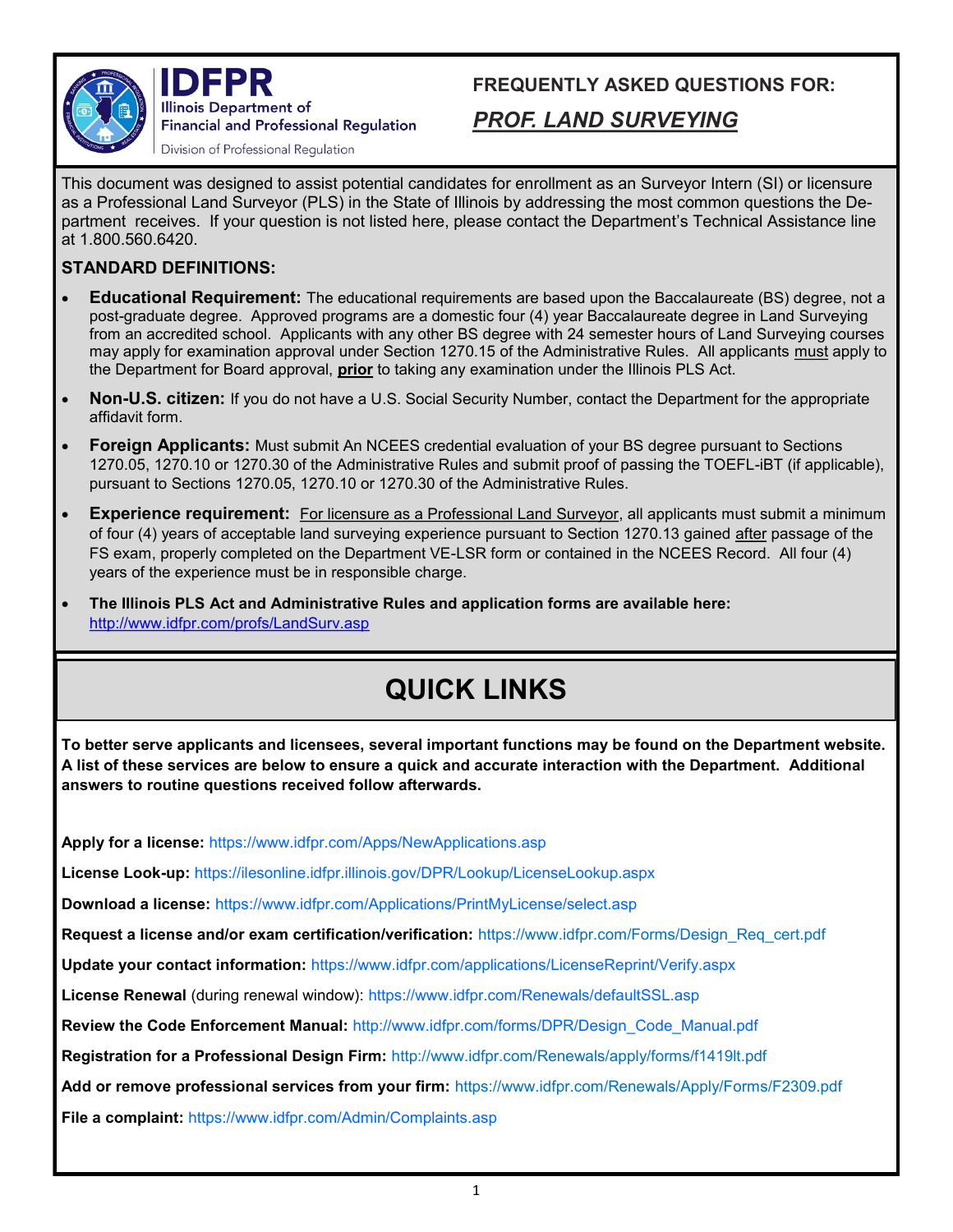## **EXAMINATIONS & ENROLLMENT AS A SURVEYOR INTERN**

### **Question: Am I eligible to take the Fundamentals of Surveying (FS) Examination in Illinois?**

**Answer:** To take the FS exam and be enrolled as a SI, you must either be a senior in an approved Land Surveying BS Program, have a four (4) year BS degree in Land Surveying from an accredited school or have a BS degree with 24 semester hours of Land Surveying courses. Regardless of the degree, all applicants must apply to the Department for Board approval. Submit an application, fee and Official Transcript(s) for Board approval to take the FS exam and be enrolled as an SI. *See foreign applicant requirements above.*

#### **Question: I am approved to take an examination in Illinois and registered with NCEES for the exam, but MyNCEES says PENDING BOARD APPROVAL? Now what?**

**Answer:** To be fully registered, you must register with both National Council of Examiners for Engineering and Surveying (NCEES) (www.ncees.org) and CTS (www.continentaltestinginc.net) to take the FE exam. Note: Registration for the IJ examination is only done through CTS.

### **Question: How long is my FS exam score active?**

**Answer:** Pursuant to changes in the Act that took effect January 1, 2018, scores for the FS exam do not expire.

# **INITIAL (FIRST) LICENSE**

### **Question: Am I eligible to take the Principles and Practice of Surveying (PS) and the Illinois Jurisdictional (IJ) examinations in Illinois and become licensed as a PLS?**

**Answer:** If you have passed the FS examination, you may submit an application, fee, Official Transcript(s) and required experience for Board approval to take the PS and IJ examinations for licensure as a PLS in Illinois. *See experience and foreign applicant requirements on page 1.*

## **Question: I passed the Fundamentals of Surveying (FS) Examination in a different U.S. Jurisdiction and want to take the Principles and Practice of Surveying (PS) and the Illinois Jurisdictional (IJ) Examinations in Illinois and become licensed as a PLS. Now what?**

**Answer:** If you passed the FS exam in a different U.S. jurisdiction, you may submit an application, fee, Official Transcript(s), required experience and certification from the U.S. jurisdiction that you passed the FS exam in. The certification must be submitted through your NCEES account or sent directly to the Department from the respective state board on their official certification form. The Department does not accept NCEES score reports as meeting the requirements for certification. *See experience and foreign applicant requirements on page 1.*

## **Question: I passed the FS and PS examinations in a different U.S. jurisdiction, but I am not licensed and want to be licensed as an PLS in Illinois. Now what?**

**Answer:** If you passed the FS and PS exams in a different U.S. jurisdiction, you may submit an application, fee, Official Transcript(s), required experience and certification from the U.S. jurisdiction that you passed the FS & PS exams in. The certification must be submitted through your NCEES account or sent directly to the Department from the respective state board on their official certification form. The Department does not accept NCEES score reports as meeting the requirements for certification. *See experience and foreign applicant requirements on page 1.*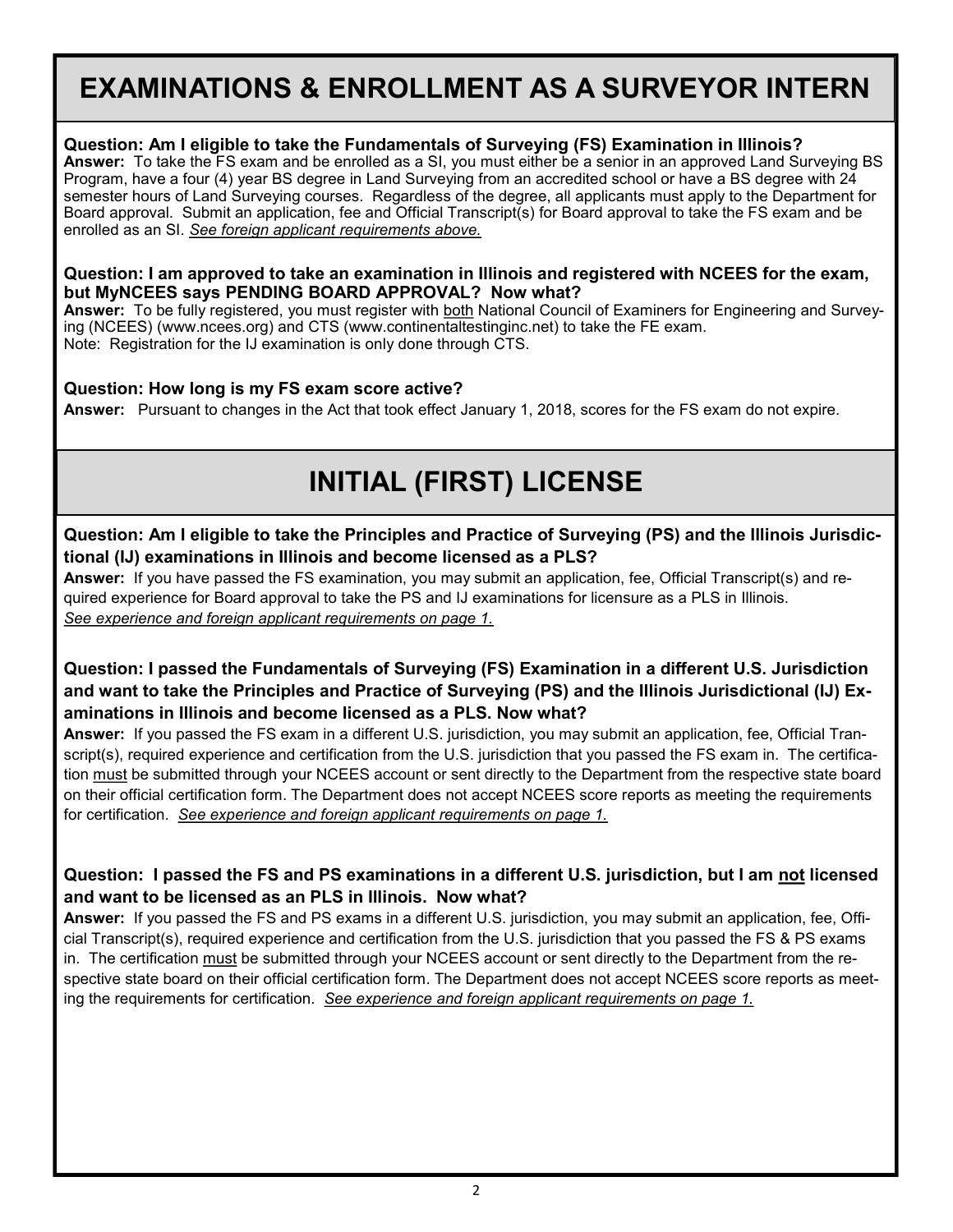## **ENDORSEMENT/COMITY/RECIPROCITY OF LICENSE**

## **Question: I am licensed as a Professional Land Surveyor in a different U.S. jurisdiction and want to be licensed in Illinois. Now what?**

**Answer:** You must meet Illinois requirements for licensure at the time you were originally licensed. Submit the current application for licensure as a Professional Land Surveyor by Endorsement (available on the Department's website), the fee of \$150 payable to IDFPR and request your NCEES Record to be transmitted to the Illinois jurisdiction. If approved by the Board, you will be authorized to take the Illinois Jurisdictional Examination and upon passing, be licensed as a PLS. *See experience and foreign applicant requirements on page 1.*

*If you do not submit an NCEES Record, you must submit the following:*

- Official transcript(s) of your BS degree showing the conferral date to the Department.
- The required experience as noted on page 1.
- Certification from the U.S. jurisdiction where you passed the FS and PS exams as well as the jurisdiction where you were originally licensed and your current jurisdiction of licensure. The certification must be submitted through your NCEES account or sent directly to the Department from the respective state board on their official certification form. The Department does not accept NCEES score reports as meeting the requirements for certification.

# **RESTORE AN EXPIRED LICENSE**

### **Question: My Illinois PLS license is expired/not-renewed and I want to restore it to active status. Now what?**

**Answer:** Applicants for restoration of their Illinois Professional Land Surveyor license must meet the requirements of Section 1270.40 of the Administrative Rules at the time of application.

If your license has been expired for less than five (5) years, submit a written request to the Department and include the following:

- Name, License Number & Current Address
- Valid Email Address for department notifications, license download link and renewal notices.
- A U.S. check payable to IDFPR totaling the amount of lapsed fees (current renewal fee for each missed renewal period and a \$50 late fee).
- Proof (*in the form of certificates or other documents – a log will not suffice)* of completion of 20 PDH's within the last 24 months prior to your request to restore pursuant to Section 1270.40 of the Administrative Rules.
- Child Support Statement which must be one of the following:
	- 1. Child Support does not apply to me.
	- 2. I am current with Child Support
	- 3. I am not current with Child Support.

Send your request to: Illinois Department of Financial and Professional Regulation Division of Professional Regulation 3rd Floor/Licensure Administration Unit 320 West Washington St. Springfield, IL 62786

If your PLS license has been expired/not-renewed for over five (5) years, contact the Department for instructions and forms to restore your license.

#### **Question: My Illinois PLS license is currently in inactive status and I want to restore it to active status. Now what?**

**Answer:** Applicants for restoration of their Illinois Professional Land Surveyor must meet the requirements of Section 1270.40 of the Administrative Rules at the time of application.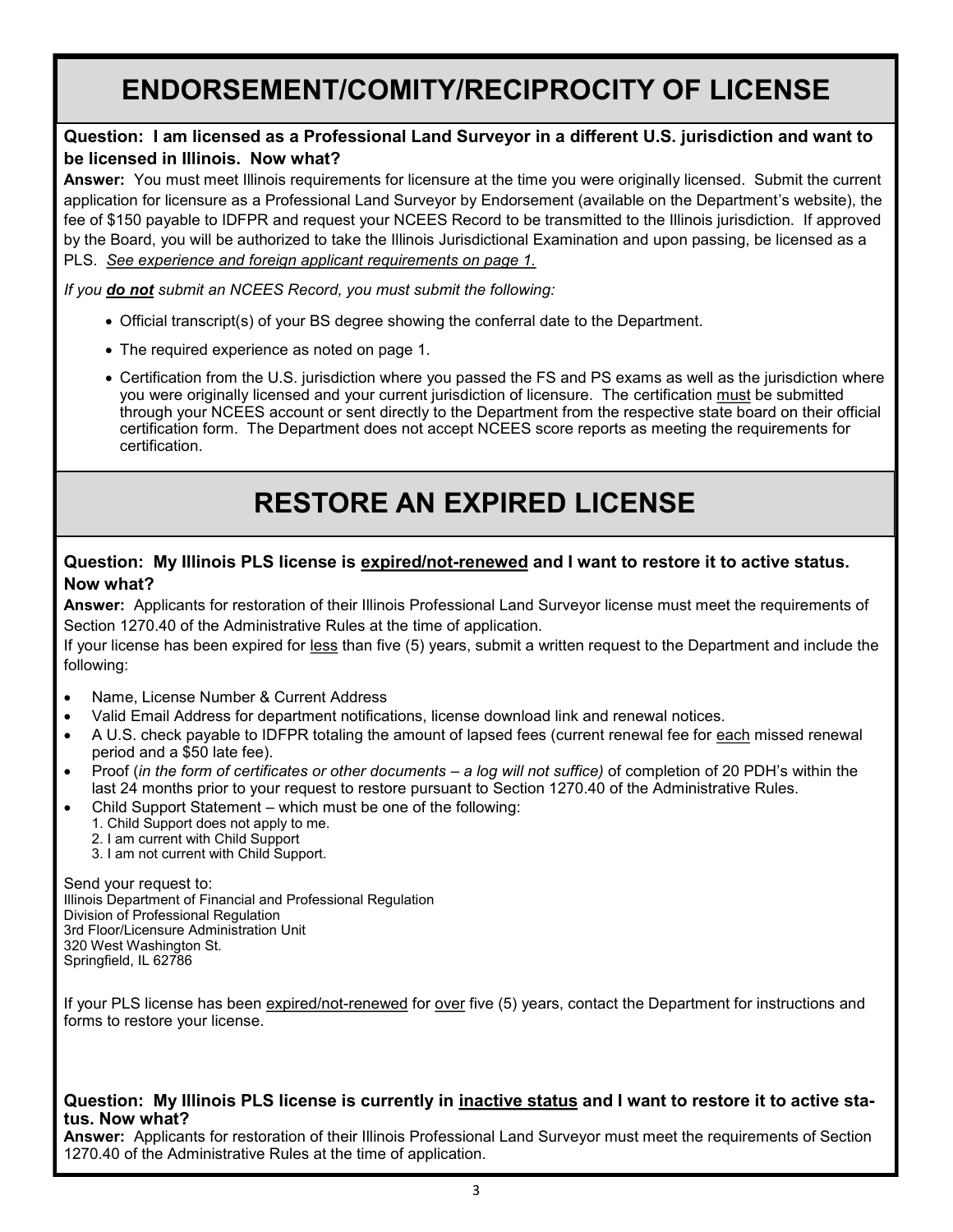## **RESTORE AN INACTIVE LICENSE**

If your license has been inactive for less than five (5) years, submit a written request to the Department and include the following:

- Name, License Number & Social Security Number
- Current Address
- Valid Email Address for department notifications, license download link and renewal notices.
- A U.S. check in the amount of the current renewal fee, payable to IDFPR.
- Proof (*in the form of certificates or other documents – a log will not suffice)* of completion of 20 PDH's within the last 24 months prior to your request to restore pursuant to Section 1270.40 of the Administrative Rules.
- Child Support Statement which must be one of the following:
	- 1. Child Support does not apply to me.
	- 2. I am current with Child Support
	- 3. I am not current with Child Support.

Send your request to: Illinois Department of Financial and Professional Regulation Division of Professional Regulation 3rd Floor/Licensure Administration Unit 320 West Washington St. Springfield, IL 62786

If your PLS license has been inactive for over five (5) years, contact the Department for instructions and forms to restore your license.

## **PROFESSIONAL DESIGN FIRM REGISTRATION**

### **Question: My Professional Design Firm is planning to do business in Illinois. Now what?**

**Answer:** Offering or performing work in Illinois without proper license and authorization is a violation of each Design Profession Act. All firms offering professional services (Architecture, Professional Engineering, Structural Engineering and/or Land Surveying) in Illinois must be licensed by this Department as a Professional Design Firm and must also be authorized by the Illinois Secretary of State to transact business in Illinois.

You must have an individual who is licensed in Illinois who will be dedicated as a managing agent-in-charge for each profession that you wish to offer (Professional Engineering and Structural Engineering are licensed separately in Illinois and neither can offer the other's services). If offering Land Surveying, each office in Illinois must have a resident Land Surveyor, licensed in Illinois. If offering Architecture, each office in Illinois must have a resident Architect, licensed in Illinois. For an Architect, that individual must be a Director/Member/Partner and the firm must meet the 2/3rds requirements of the Act.

#### **Steps:**

- 1. Submit the individual's applications for licensure for each profession.
- 2. At the same time as #1 above, submit an application to the Illinois Secretary of State for the Authority to Transact Business in Illinois. The following is a link to the SOS website: <http://www.cyberdriveillinois.com/> . All foreign (nondomestic to Illinois) firms must have a resident financial agent to handle the paperwork (SOS can recommend some services that offer resident financial agents – not to be confused with the managing agent-in-charge of professional services). The purpose clause(s) MUST meet the following criteria: One for each profession that your firm will be offering and all requirements of that particular Act and Administrative Rules. *Samples below.*
- 3. Once the individual(s) are licensed, submit the Professional Design Firm application ([Design Firm Registration\)](http://www.idfpr.com/Renewals/apply/forms/f1419lt.pdf) with the filed papers from the Illinois SOS, the resolution of the Board/Members/Partners designating the managing agent(s), copies of the Illinois license and seal and signature, and the fee.
- 4. Board Resolutions (one for each profession) from the Directors/Members/Partners, stating that the individual (with license number) is designated as the managing agent. For the Architect, it must also state that the individual is a Director/Member/Partner of the Firm which must meet the 2/3rds requirement of the Architecture Act. For Architects, a listing of the Directors/Members/Partners and their active license number (either in Illinois or in another jurisdiction) of each individual. *Sample below.*